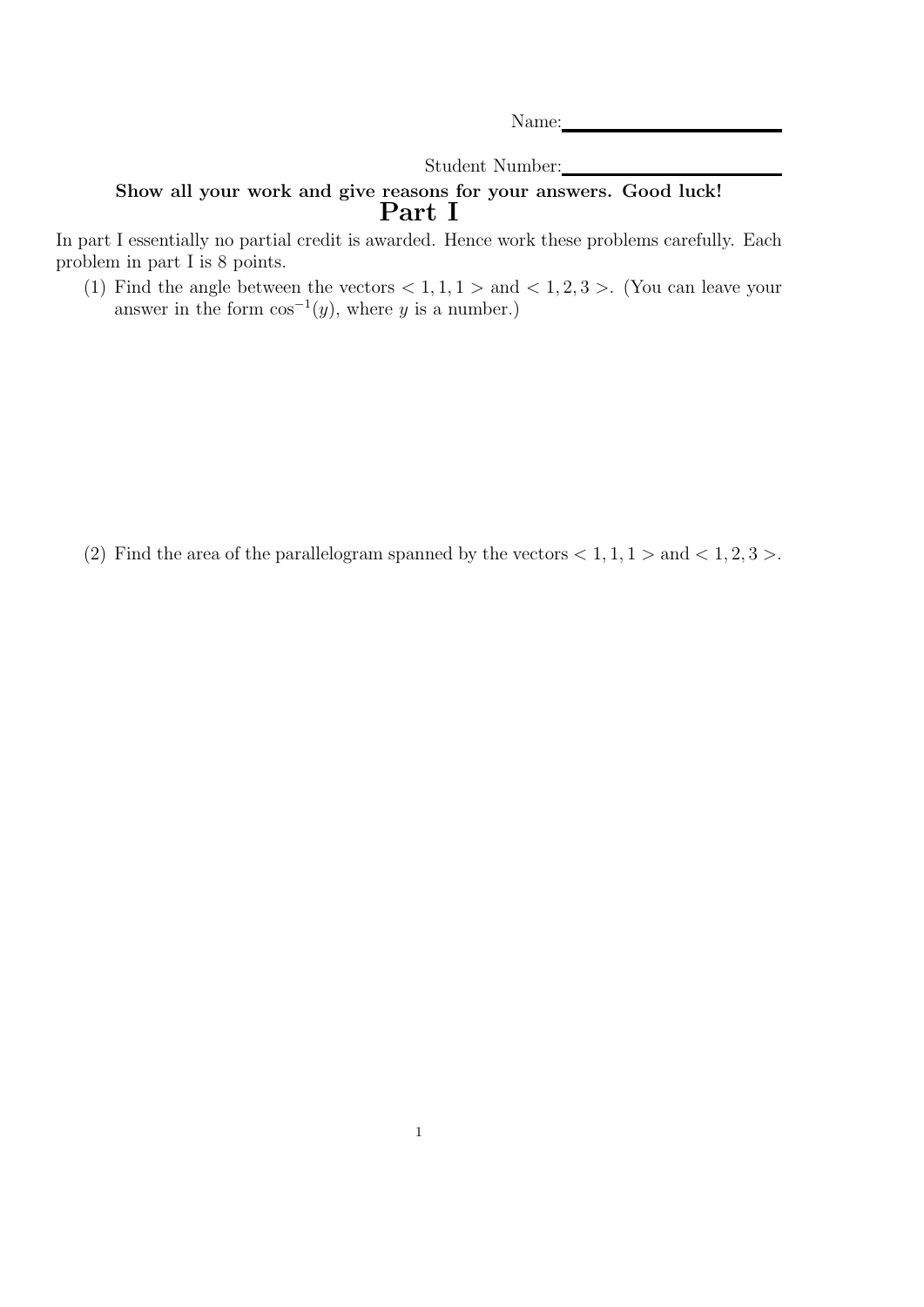(3) Given the vectors  $\mathbf{a} = 1, 1, 1 >$  and  $\mathbf{b} = 1, 2, 3 >$ , find the component of  $\mathbf{a}$  in the direction of **b**:  $comp<sub>b</sub>a$ .

(4) Find the equation of the line through the points  $(1, 2, 3)$  and  $(0, -1, 2)$ 

(5) Find the equation of the plane through the points  $(1, 1, 1)$ ,  $(1, 0, 0)$  and  $(-1, 3, -1)$ .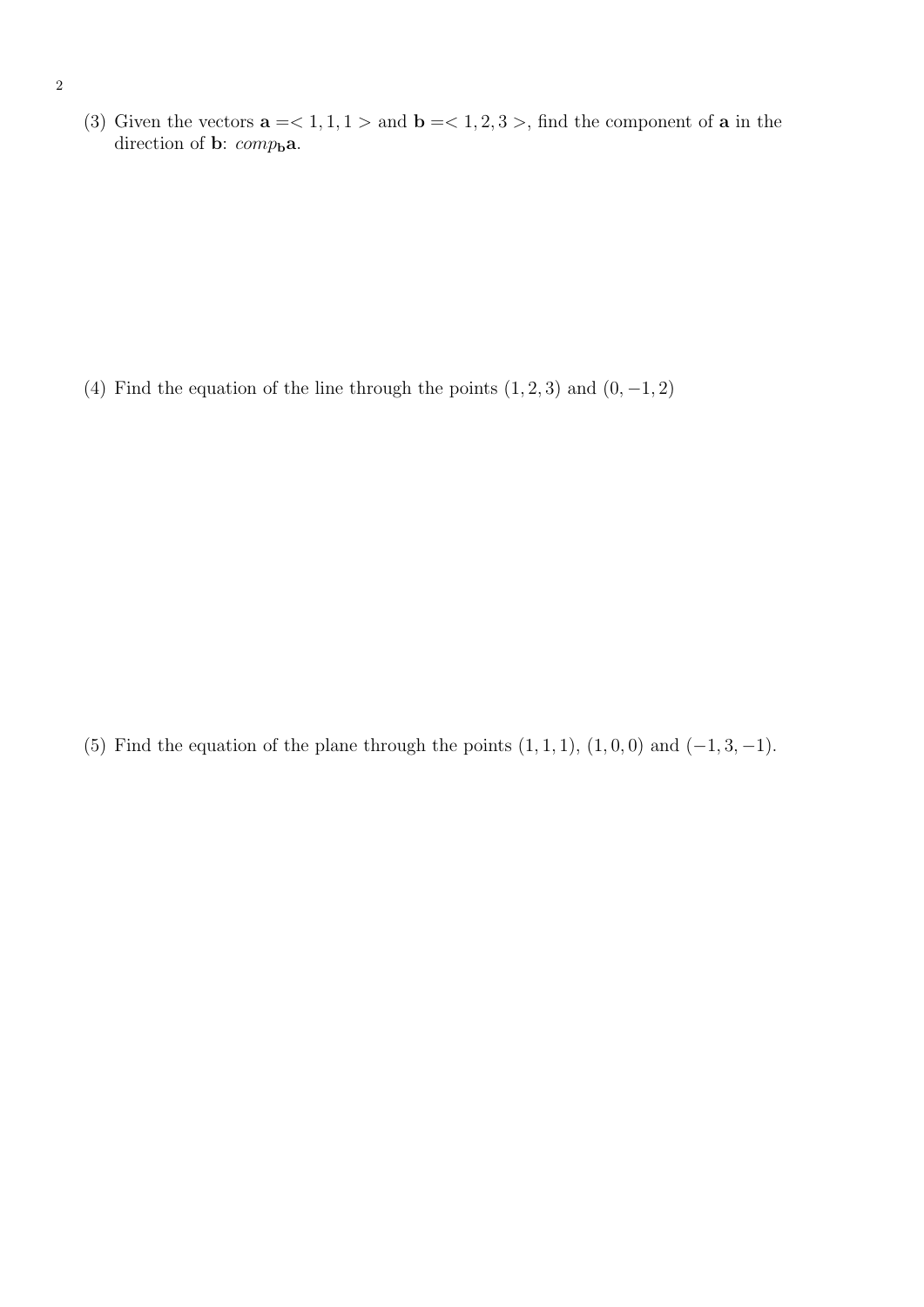(6) Find the intersection of the plane  $2x - 3y + z = 4$  and the line  $\sqrt{ }$  $\int$  $\overline{\mathcal{L}}$  $x = 1 + 2t$  $y = 2 - 3t$  $z=4+t$ 

(7) Find the equation of the plane perpendicular to the line  $\sqrt{ }$  $\int$  $\overline{\mathcal{L}}$  $x = 1 + 2t$  $y = 2 - 3t$  $z=4+t$ and through the point  $(1, 2, 3)$ .

(8) Find the distance from the point  $(1, 2, 3)$  to the plane  $2x - 3y + z = 4$ .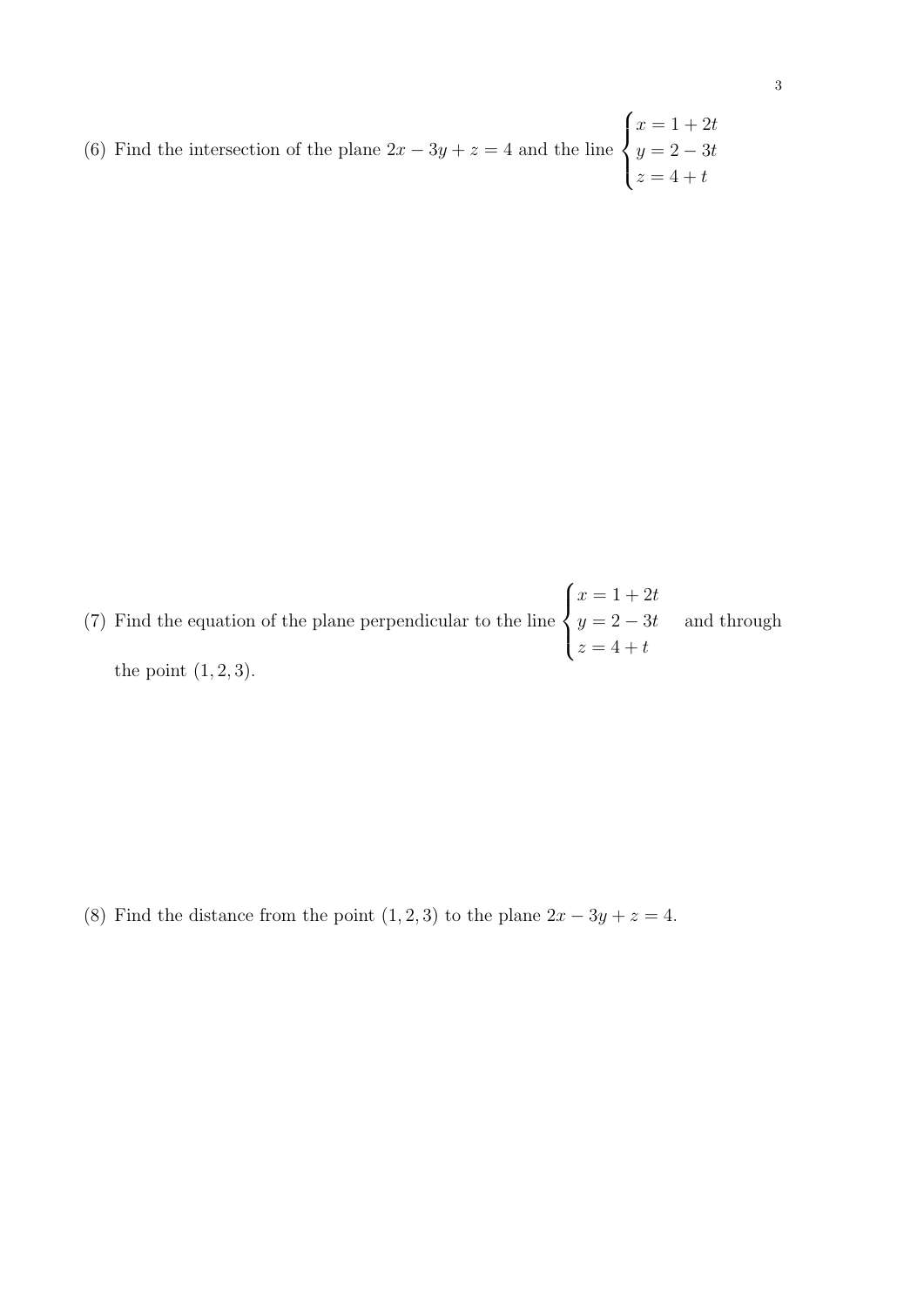## Part II

In part II partial credit is awarded. Also work these problems carefully. Each problem in part II is 13 points.

(9) Determine if the vectors  $a = 1, 1, 1 >, b = 1, 0, 3 >$  and  $c = 0, -1, 1 >$  are co-planar (i.e., lie in a common plane).

(10) Find the equation of the line of intersection of the planes  $2x - 3y + z = 4$  and  $-x + y - z = 7.$